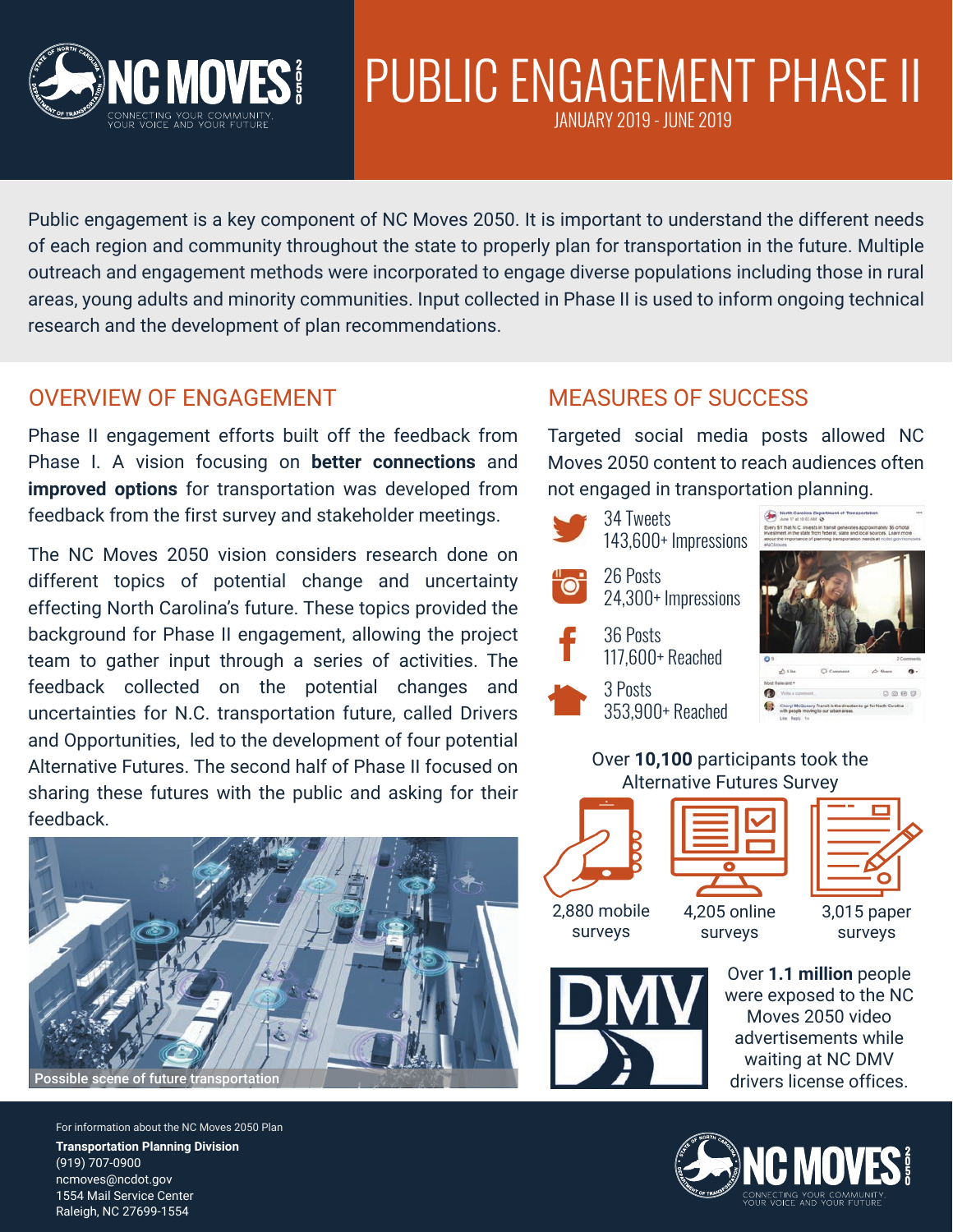## Drivers and Opportunities

The Drivers and Opportunities phase of the NC Moves 2050 Plan looked at possible changes and uncertainties, referred to as trends, that could affect North Carolina's future.

Understanding the potential impacts of these trends helps inform what the future may look like, which helps develop more resilient strategies and recommendations.

Each region has unique needs and challenges; therefore, the project team developed several tools to reach a broad audience. These tools were aimed at engaging the public and stakeholders to gain insight on which trends were important to them and their individual communities.

The activities included **Train the Trainer** presentations, an interactive **Public Comment Map**

## Train the Trainer

Train the Trainer sessions, facilitated by the NCDOT Transportation Planning Division were provided to engage the Metropolitan Planning Organizations (MPOs) and Rural Planning Organizations (RPOs) and to encourage their participation in the plan development process. Train the Trainer kits are a "meeting-in-a-box" concept with instructions, engagement activities, reporting forms, PowerPoint slides, briefing materials and NC Moves 2050 Plan content. These materials were used by MPOs and RPOs to engage their boards and members by further sharing information and collecting insight about future uncertainties from a regional perspective.

### WHAT WE HEARD:

The eight Drivers and Opportunities topics were ranked by highest to lowest importance according to the MPOs and RPOs.

Other concerns include:





and **Table Topics** conversation kits. Each of these activities aimed at reaching specific populations across North Carolina to ensure that the feedback collected was representative of all voices across the state.

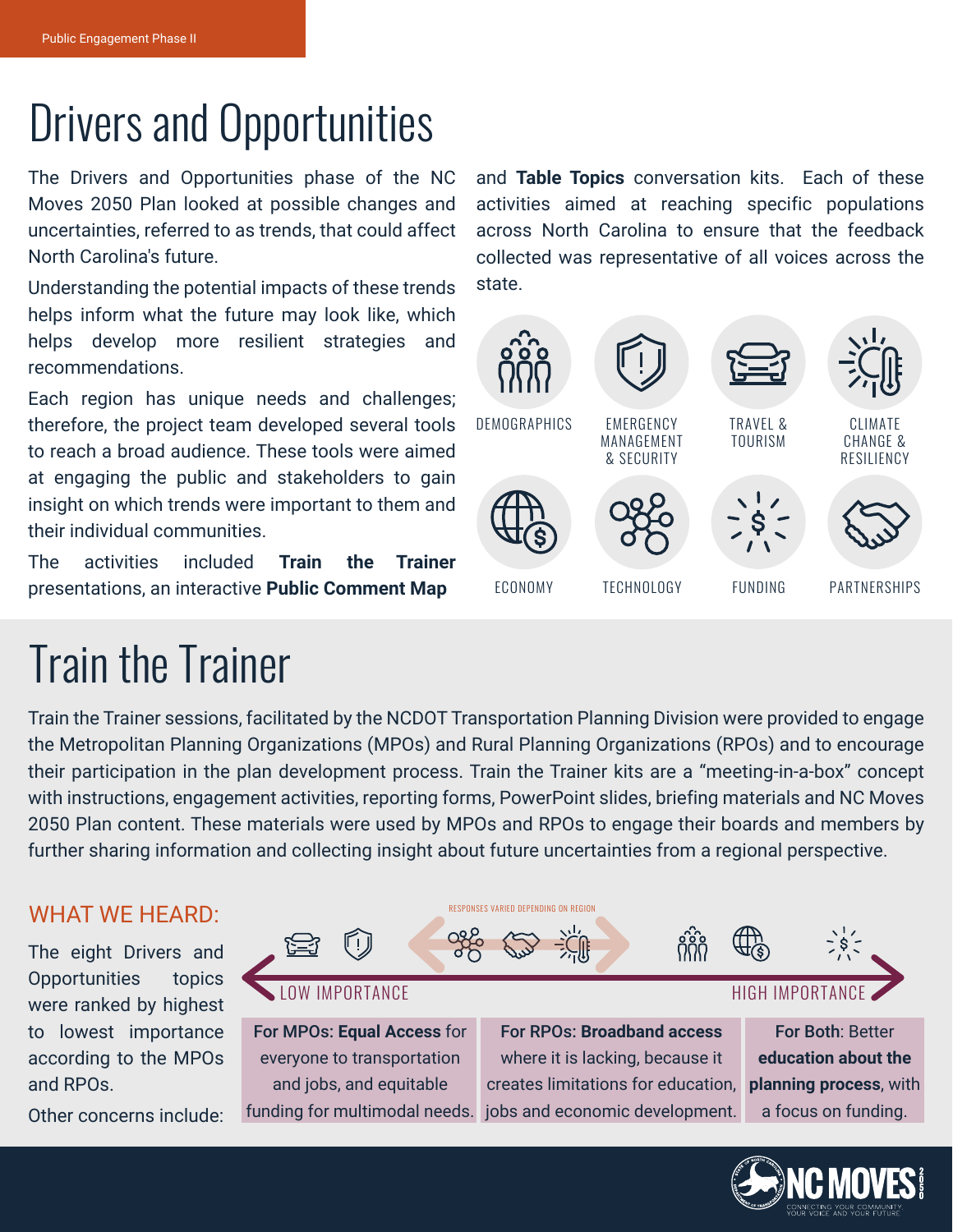## Public Comment Map

A comment map was created to gather input throughout the state and address needs at a regional level. The online map gave residents a chance to place comments on specific counties. During the seven-month period, 1089 comments were received with at least one comment from each of the 100 counties in the state. Participants were prompted with two questions:

- What do you think are the biggest challenges facing our state in the future?
- What should be the focus of transportation in your region for the future?

Of the comments received, 771 were related to specific transportation projects needing immediate attention, while 318 focused on the "bigger picture" of future transportation needs in North Carolina. Those 318 comments were placed into one of six categories, shown in the pie chart.



### WHAT WE HEARD

Most of the "bigger picture" comments stated the importance of improving **connectivity** from rural to urban areas, residential to commercial areas, and between the different regions of the state. How to best provide that connectivity varied between respondents, including better roads and routes, rail, public transportation, pedestrian/bicycle routes, multi-modal systems and economic connections to other states.

A fourth of the "bigger picture" comments related to **road improvements** to improve safety, protect the environment, support the economy and respond to congestion caused by development. Other responses also noted the need for strategic **funding**, smart **technology** and solutions to **environmental impacts** and rapid **development**.



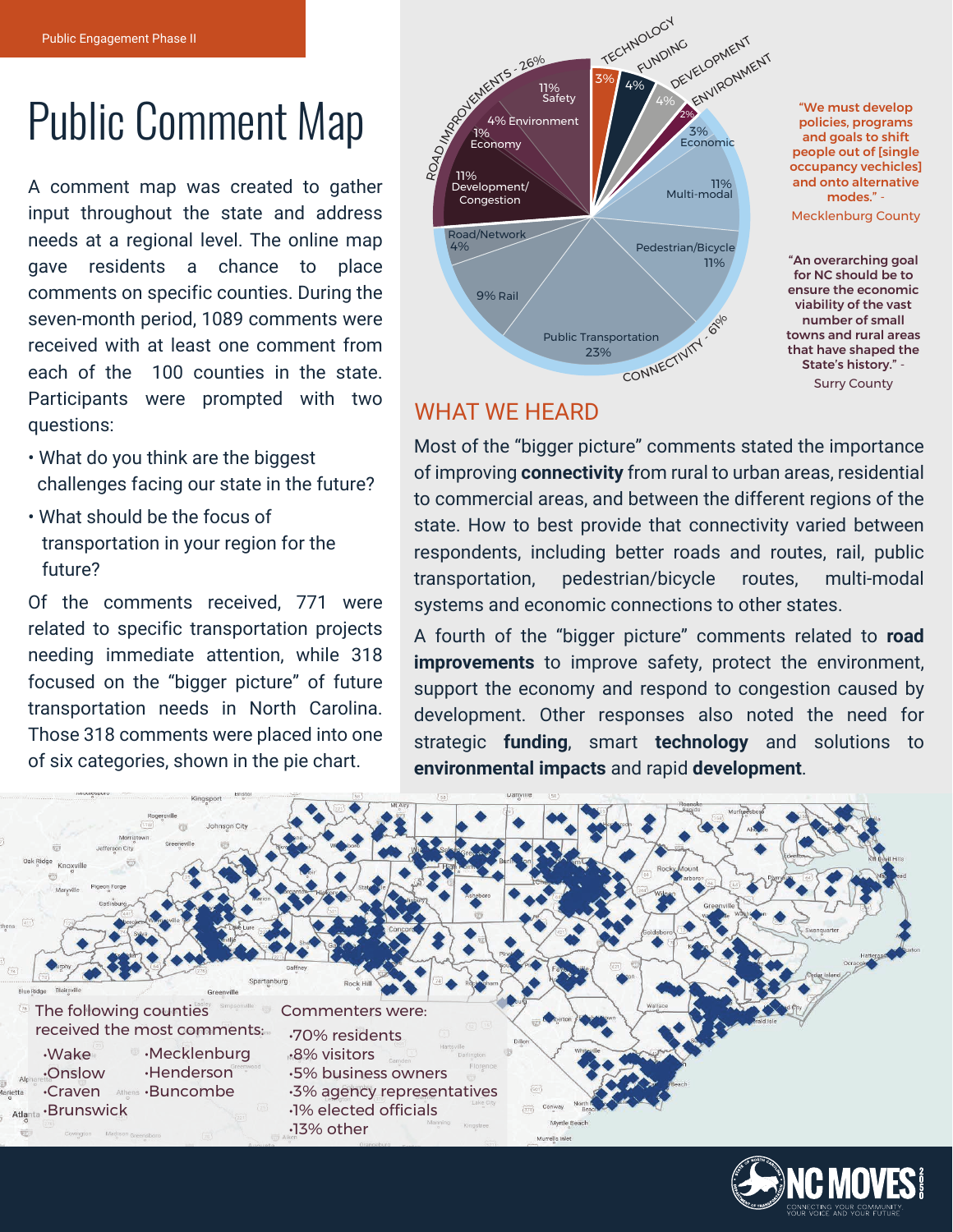## Targeted Outreach

### TABLING EVENTS

Face-to-face engagement is still an important communication tool for sharing and receiving information with the public. In an effort to connect with residents from all over the state, the project team attended 25 events and festivals. At these events the team promoted the project and distributed surveys. A total of 2,064 surveys were collected at the events and locations listed below.

- NC Central University
- Avent Ferry DMV
- Greensboro DMV
- Hendersonville DMV
- American Indian Affairs
- Divine 9 Legislative Day
- NC Black Summit
- Azalea Festival
- Got to be NC Festival
- Hmong Easter Festival
- Hyde County Health Fair
- Ritmo Latino Festival
- NCSU Electric Car Show Azalea Festival in Wilmington
- Wilmington Latino Festival
- NC A&T Senior Civil Engineering Class
- Haliwa Saponi Indian Tribe Annual Pow-wow
- Greensboro Electric Vehicle (EV) Odyssey
- Lexington Multicultural Festival
- NC A & T Transportation Summit
- Elizabeth City State University
- NC Procurement Conference
- NC Veteran Service Officers Conference
- NCDOT Transportation Fair
- NC Association of Metropolitan Planning Organizations (NCAMPO) Conference
- 2019 NCDOT Research & Innovation Summit





### STAKEHOLDER AND PUBLIC OUTREACH

Stakeholders represent individuals and organizations (beyond the public) involved in or affected by the transportation planning process. Their support, as well as the public's, is vital to ensure the project meets its goals. Emails were sent to provide project information and survey links, and to solicit support for the project. A total of 7,829 individuals were emailed.

### PUBLIC SCHOOL DISTRICT SURVEYS

To engage rural, low income households and minority communities, and households with limited English proficiency, targeted outreach was conducted with the public school system through the distribution of surveys. A total of 15 school districts participated. Families within these school districts received the survey via email or a paper copy was sent home with the student.

### INTERCEPT SURVEYS

To reach rural, minority and low income communities in 14 counties, the project team developed kiosks that could be placed in county social service agencies



across the state (31 total), Welcome Centers and at Amtrak stations in Charlotte, Raleigh, Durham, Cary and Greensboro. Each kiosk included project information, paper surveys and a ballot box for returning surveys to reach those who do not have regular access to the internet.

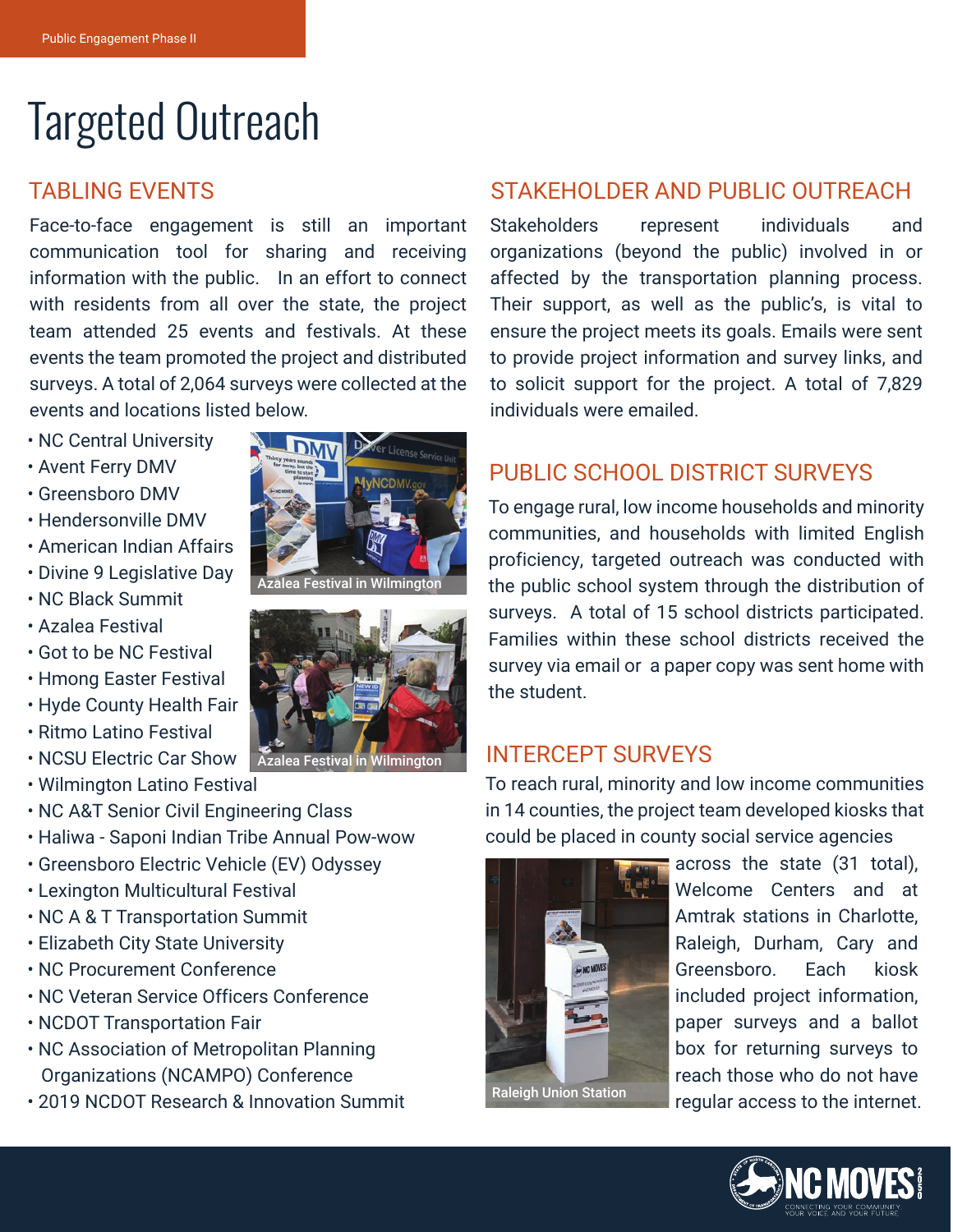Gathering authentic feedback from residents on how they live and move is critical to the mission of this project. The project team designed Table Topics to give residents the opportunity to provide meaningful feedback at their convenience. The project team was able to capture the needs of the community through casual conversations led by residents. This setting allows participants to comfortably discuss transportation priorities and concerns. Hosts received a materials kit by mail with instructions, topics and questions, a comment form and giveaways.



## <u>ିଲ୍ଲାଲି</u> ମାନ୍ତ Participants



To seek input on the different ways people will travel from place to place in the next 20-30 years, these questions asked participants to consider present travel compared to future travel needs.

**What We Heard:** Residents of North Carolina are ready to see where new technologies will lead. Several comments mention self-driving vehicles including cars, buses and planes. Participants also noted the need for communities to incorporate walkability and public transportation options.

## Topic 2 - Shape (%) (1) Topic 4 - Protect (消)

In an effort to get participants to think about futures, these questions asked about the big picture of where we live, work and visit.

**What We Heard:** Access for all was a common theme in this topic. High school and college students and disabled residents expressed wanting access to public transportation that takes them where they need to go. Developing rural areas without impacting the natural beauty of North Carolina was also mentioned.

## $\frac{1}{2}$   $\frac{1}{2}$

Topic 3 had residents think about funding and how to pay for future investments. Questions asked for thoughts on how to fund the various improvements.

**What We Heard:** Most participants saw toll roads and taxes as a solution to funding. Some comments mention taxing larger companies a "transportation tax" for road usage. Partnerships between larger and smaller cities were suggested, as well as advertisements on public transportation.

After recent weather events impacted North Carolina, these questions gathered feedback on how preparations and recovery were handled and ways the state can better prepare in the future.

**What We Heard:** Participants felt that North Carolina could improve on weather preparedness. Following weather events, residents were unable to resume their travel due to inaccessible roads and public transportation. Eco-friendly solutions for quicker cleanup in rural areas after events and needing road repairs across the state were also mentioned.

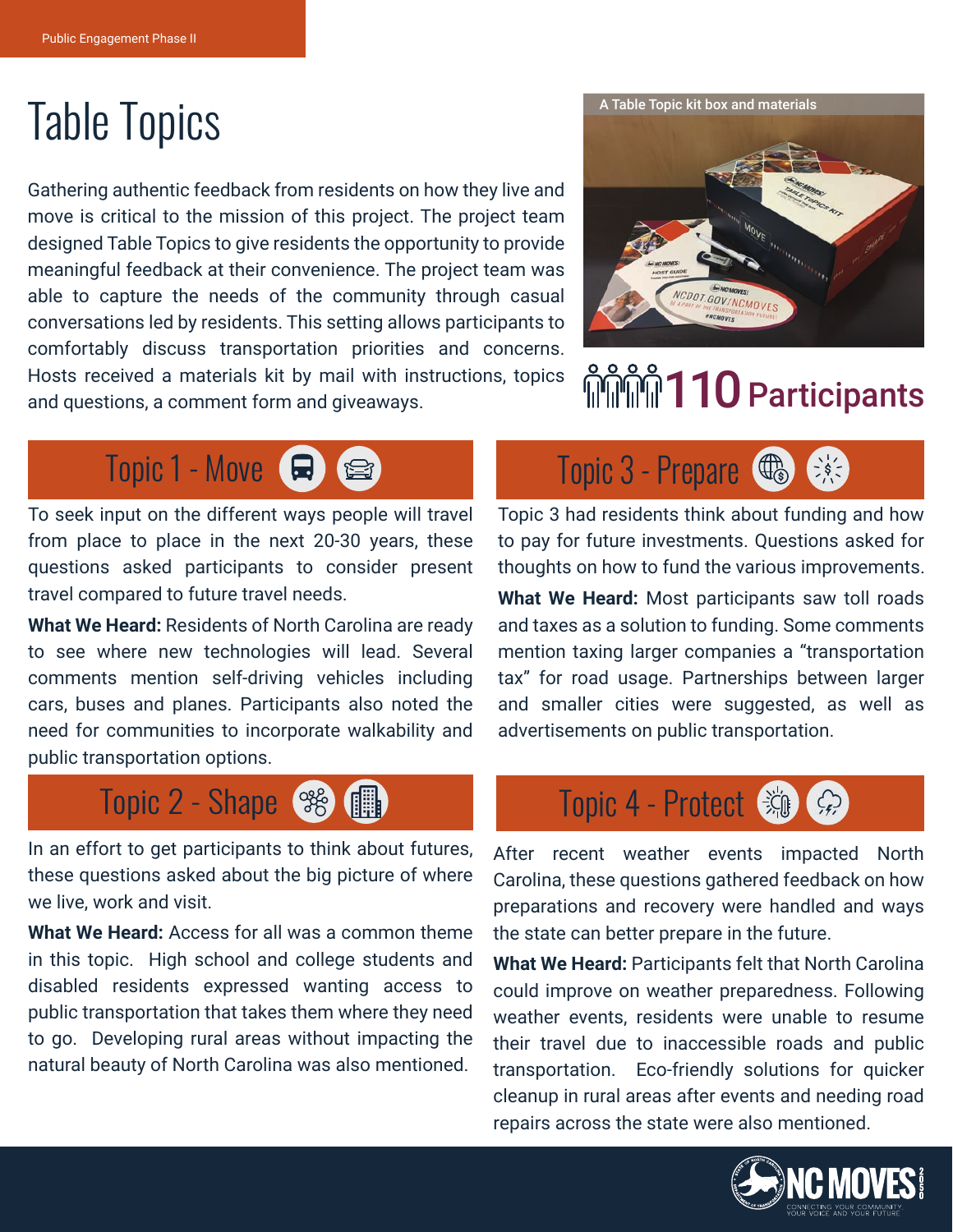## Alternative Futures

Using feedback from the Drivers and Opportunities, four alternative future scenarios were developed. These scenarios help us imagine North Carolina's transportation future. The futures are titled Innovative, Globally Connected, Renewed and Unstable. Each scenario helps show what could happen in the future, not predict what will happen.

To gain a better understanding of how these futures may play out, the second half of the Phase II engagement focused on sharing these futures and gathering input about which elements seem most likely or desired. This engagement was through stakeholder workshops, an online survey and comprehensive targeted outreach that included attending events in communities across North Carolina.



A future where economic growth in manufacturing, technology, automation and services position NC as a leading market for a skilled workforce, connected to the world by international gateways and an efficient freight system.



A future where small towns and rural communities grow and are more connected to each other and urban centers by various forms of transportation.



A future where technology in transportation drives new development patterns and economic growth. This results in a low-carbon, shared, lower cost and more accessible multimodal system.



A future where funding instability, political and social events, environmental threats and energy uncertainty stalls tourism and stagnates the economy. This creates a system where travel costs are high and mobility is more unreliable.

### STAKEHOLDER MEETINGS SURVEY

Stakeholder meetings allowed the NC Moves 2050 team to bring together a variety of representatives from each region of the state to discuss the future of transportation. During the second round of regional workshops held in Hickory, Kinston and Raleigh, 62 attendees represented state advocacy groups, state agencies and organizations, federal agencies, planning organizations and local government and other various interest groups.



Vestern workshop at Lenior Community College, Kinston N

The alternative futures survey gave the public an opportunity to learn about each future and answer questions through the convenience of an online application. In addition to the online survey, NC Moves 2050 project team members attended over 25 events to distribute paper surveys. The questions centered around future needs and the potential benefits or concerns of each future. More than 10,100 participants took the survey between April and June. NCDOT and its

partners will use the v NC Moves 2050 Possible Futures results from this survey to develop strategies for the future.